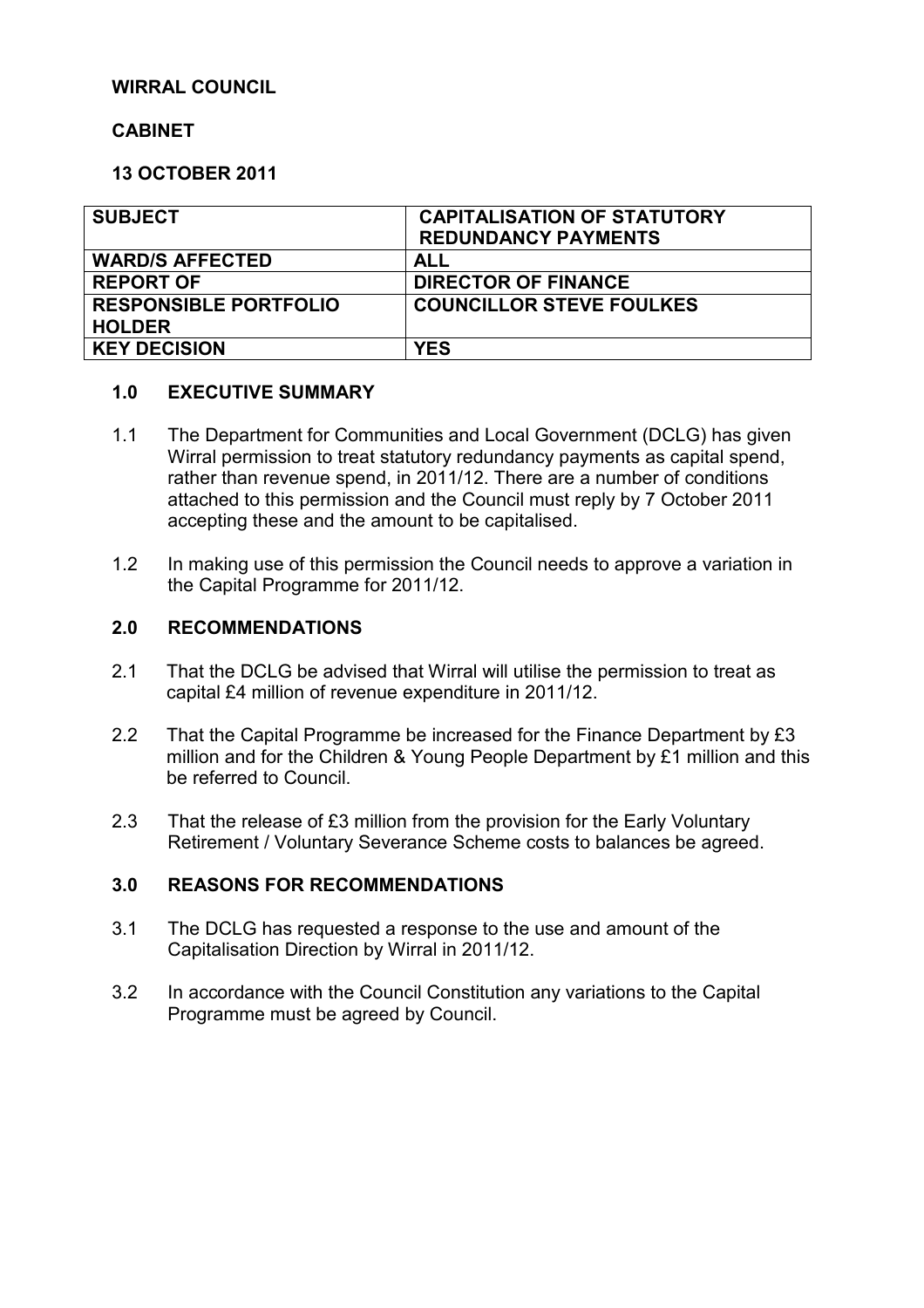# **4.0 BACKGROUND AND KEY ISSUES**

## **CAPITALISATION**

- 4.1 Capitalisation is the relaxation of the normal accounting requirement that longterm borrowing or capital receipts should only be used to fund capital expenditure. The Local Government Act 2003 allows the Secretary of State to issue capitalisation directions permitting specified items of expenditure that would normally be classified as revenue expenditure to be treated as capital expenditure.
- 4.2 The Government recognises that capitalisation provides financial flexibility to Councils in managing one-off unexpected costs and thereby easing the pressure on Council Tax and on services. For 2011/12 the Government increased the total sum available from £200 million to £300 million.

## **PROCESS**

- 4.3 Capitalisation is subject to an application process with applications assessed against criteria set out in the guidance note supporting the 'Capitalisation Directions (excluding equal pay 2011-12 : Policy and procedures':-
- 4.3.1 The Directions:
	- a) allow revenue expenditure to be capitalised but subject to strict criteria.
	- b) are for one-off costs such as statutory redundancy payments.
	- c) apply only for the year of submission (can be made annually).
- 4.3.2 The Criteria (Affordability Tests) for the application are that it:
	- a) must be for a sum in excess of 10% of eligible reserves.
	- b) must be for a sum in excess of 0.5% of revenue expenditure.
- 4.3.3 The timescales:-

By 12 May 2011 local authorities must have made submissions. By 22 July 2011 the Government issued a formal decision. By 07 October 2011 local authorities must confirm the amounts they intend to use. By 12 July 2012 local authorities must state how much was actually capitalised.

Note: The October return is to allow for a Phase 2 when approvals not required will be re-allocated to local authorities who have to prove exceptional difficulties.

# **THE WIRRAL APPLICATION**

4.4. The Council Budget 2011/12 reported to Cabinet on 21 February 2011 included the effect of the Early Voluntary Retirement / Voluntary Severance (EVR/VS) Scheme. At that time the statutory redundancy payment element, potentially eligible for capitalisation, was estimated at £3 million. The Schools Forum on 12 April 2011 considered a report on School Redundancies which could potentially incur up to £1 million of eligible costs.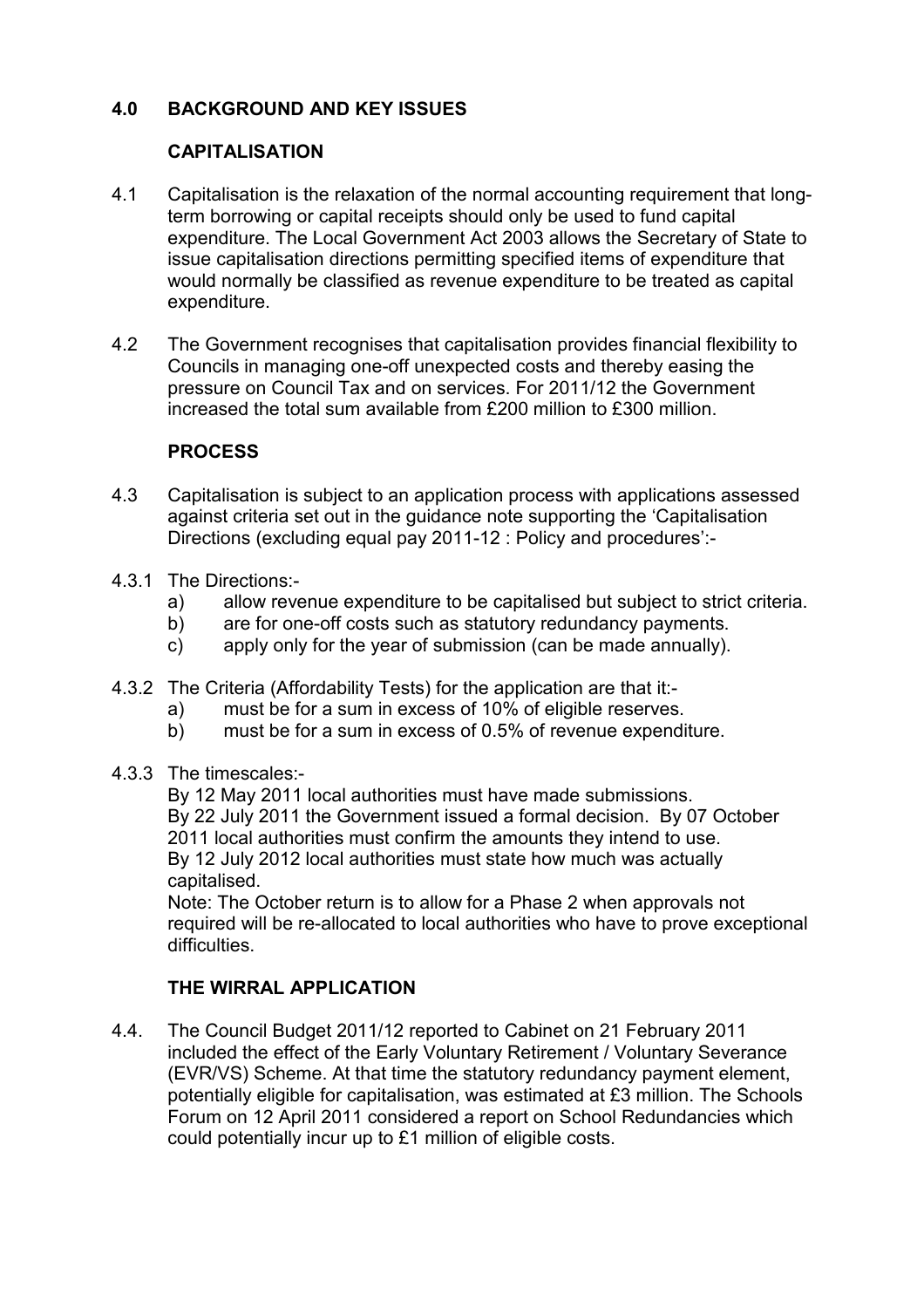- 4.5. The Wirral application was based upon £4 million of statutory redundancy payments. These are incurred under the Employment Rights Act 1996 Part 11. Not eligible are enhanced costs, lump sum pension payments for added years or the elimination of pension fund deficits resulting from premature retirements. The costs would be incurred in 2011/12 The application included confirmation of meeting the Affordability Tests.
- 4.6. The Financial Out-turn 2010/11 reported to Cabinet on 23 June 2011 included an update on EVR/VS costs. As details of the costs to be incurred in 2011/12 were known by 31 March 2011 the total cost of £8.7 million was required to be included in the 2010/11 accounts. A provision was established to cover these payments which required the funding from balances set aside in 2011/12 to be brought forward to 2010/11. As a bid had been submitted to the Government to seek to capitalise the statutory redundancy element a successful outcome would release a comparable sum to balances.

# **GOVERNMENT DECISION**

- 4.7. On 22 July 2011 the DCLG advised that Wirral would be permitted to treat as capital, expenditure which:
	- a) is incurred by the Authority on statutory redundancy payments;
	- b) does not exceed a total of £4 million; and
	- c) is properly incurred during the financial year that began on 1 April 2011.
- 4.8. Wirral is required to inform the DCLG by 7 October 2011 whether the Direction will be used in its entirety and, if not, specify how much will be unused. The Authority has to provide a written return by 12 July 2012 of how much was actually used.

# **5.0 RELEVANT RISKS**

5.1 The use of the Direction enables costs to be spread over a longer time period releasing resources in the short term provided that the conditions detailed in the Direction are complied with.

# **6.0 OTHER OPTIONS CONSIDERED**

6.1 The options are to either meet the full cost from the revenue budget in the year that they are incurred or to use the Direction to treat the costs as capital expenditure and meet the costs over a longer time period.

### **7.0 CONSULTATION**

7.1 This report concerns the announcement of a Government decision. There has been no consultation required.

# **8.0 IMPLICATIONS FOR VOLUNTARY, COMMUNITY AND FAITH GROUPS**

8.1 There are no implications arising directly from this report.